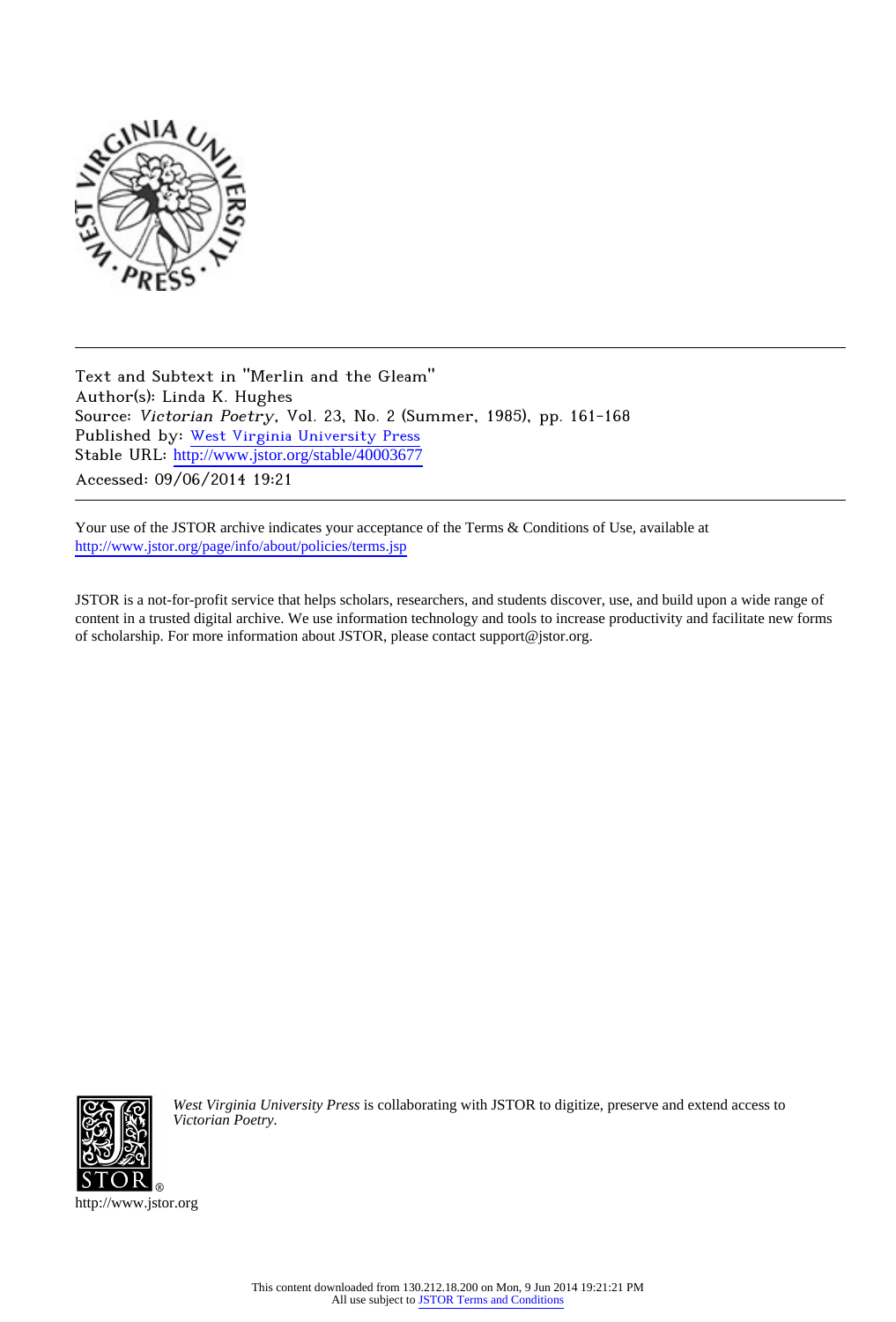# **Text and Subtext in "Merlin and the Gleam"**

**LINDA K. HUGHES** 

**THE PUBLICATION of Robert B. Martin's biography of Tennyson (1980) and the first volume of Tennyson's letters (1981), the personal substrata of Tennyson's multilayered poems are likely to receive renewed attention. In fact, Tennyson's poems have long intrigued readers with the psychological patterns, both public and private, embedded in them. But simply because Tennyson took such care to conceal the latter, the glint of private traces in the matrices of his texts often elicit the hottest pursuit. For example, noting the "intense privacy in Tennyson's poetic practice," Christopher Ricks has recently argued that "some of [the] strongest and deepest poetic reminiscences" in In Memoriam "are of words which only a tiny circle within the large circle of its original readers could ever have recognised and participated in." In Memoriam, in other words, encloses within its public, accessible text a private subtext, "an intimate world of private allusion."1** 

**In "Merlin and the Gleam," published in 1889, Tennyson himself uncharacteristically identified a personal element in the text. The poem qua poem is a dramatic monologue in which the aged and dying Merlin speaks to a young mariner of the events in his life and his impending death. But according to Hallam Tennyson's notes in the Eversley Edition, "For those who cared to know about his literary history he wrote Merlin and the Gleam"', "He thought that Merlin and the Gleam would probably be enough of biography for those friends who urged him to write about himself."2 Tennyson's own notes to the poem in the same edition even gloss the personal symbolism of his text: "I have read that Nimue means the 'Gleam,' which signifies in my poem the higher poetic imagination. Verse iv. is the early imagination; Verse v. alludes to the Pastorals" (IV, 594). If the poem is** 

<sup>&</sup>lt;sup>14</sup> Tennyson Inheriting the Earth," in *Studies in Tennyson*, ed. Hallam Tennyson (Totowa, **N.J., 1981), pp. 68-69).** 

**<sup>2</sup>The Works of Alfred, Lord Tennyson, ed. Hallam Lord Tennyson, (New York, 1908), IV, 594, 598.**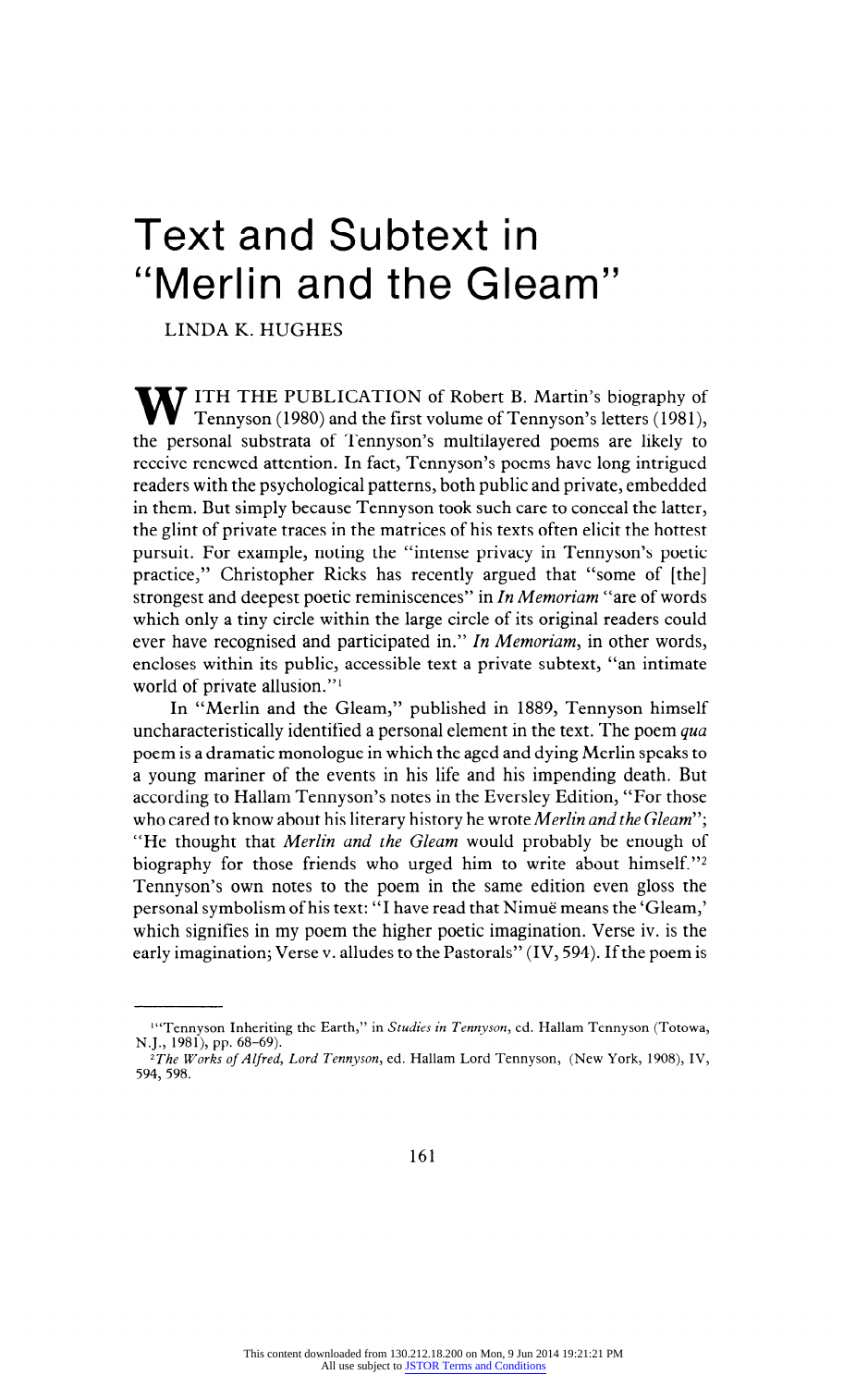**personal, however, it seems to be so only in the most generalized way.**  Tennyson has written not "The Life-the Inner Life-of Merlin" but "The **Chronicles of Merlin"; his Merlin merely relates the outer events of his life. And the chronology of the poem as it corresponds to Tennyson's life is so obscured, so masked, that it has perplexed any reader who knows something**  of Tennyson's history-including Tennyson's own son.<sup>3</sup>

**Rather than disclosing the private meaning of the poem, Tennyson's notes on "Merlin and the Gleam" actually disguise it, diverting attention away from the true subtext and discouraging readers from taking the form of the poem seriously. For if we approach the poem as a dramatic monologue, seeing Merlin as a dramatic speaker whose peculiar linguistic patterns reveal his psyche's inner pressures and motives, we also come upon truly personal and private meaning embedded in the text. This linguistic pattern is shored up by two other subtexts. One takes the form of private allusion such as Ricks observes in relation to In Memoriam. The other is a characteristic Tennysonian device: "Merlin and the Gleam" has a paired or pendant poem, "Romney's Remorse." Reading the two together, so that each becomes a subtext for the other, is an additional means of recovering Tennyson's personal investment in "Merlin and the Gleam."** 

**Several of Tennyson's late dramatic monologues, including "The Ancient Sage," "Locksley Hall Sixty Years After," and "Demeter and Persephone," feature an old and venerable speaker addressing a young auditor and instructing that auditor in higher forms of knowledge. In "Merlin and the Gleam" as well the dramatic monologue is a containing form for a rite of initiation. The poem begins with Merlin addressing his auditor,** 

> **O young Mariner, You that are watching The gray Magician**  With eyes of wonder (ll. 1-6)

**whom he proceeds to induct into the mystery of the presence and significance of "The Gleam."4 The stark, simple rhymes and line lengths of the poem have all the solemnity befitting an initiation rite, and as is common to inductors, Merlin maintains an opacity regarding his personal self, identifying himself only with his ceremonial role:** 

**<sup>3</sup>See Christopher Ricks's headnote to the poem in The Poems of Tennyson (London, 1969), pp. 1412-13. All citations of Tennyson's poetry are from this edition.** 

**<sup>4</sup>A. Dwight Culler, too, notes that Merlin speaks because "what he wants is someone to carry on." Culler also suggests that in choosing a mariner as auditor, "Tennyson deliberately wanted**  to recall his own Ulysses and . . . what he wants is not a young Telemachus to realize the Ideal but a young Ulysses to pursue it'' (*The Poetry of Tennyson* [Yale Univ. Press, 1977], p. 253).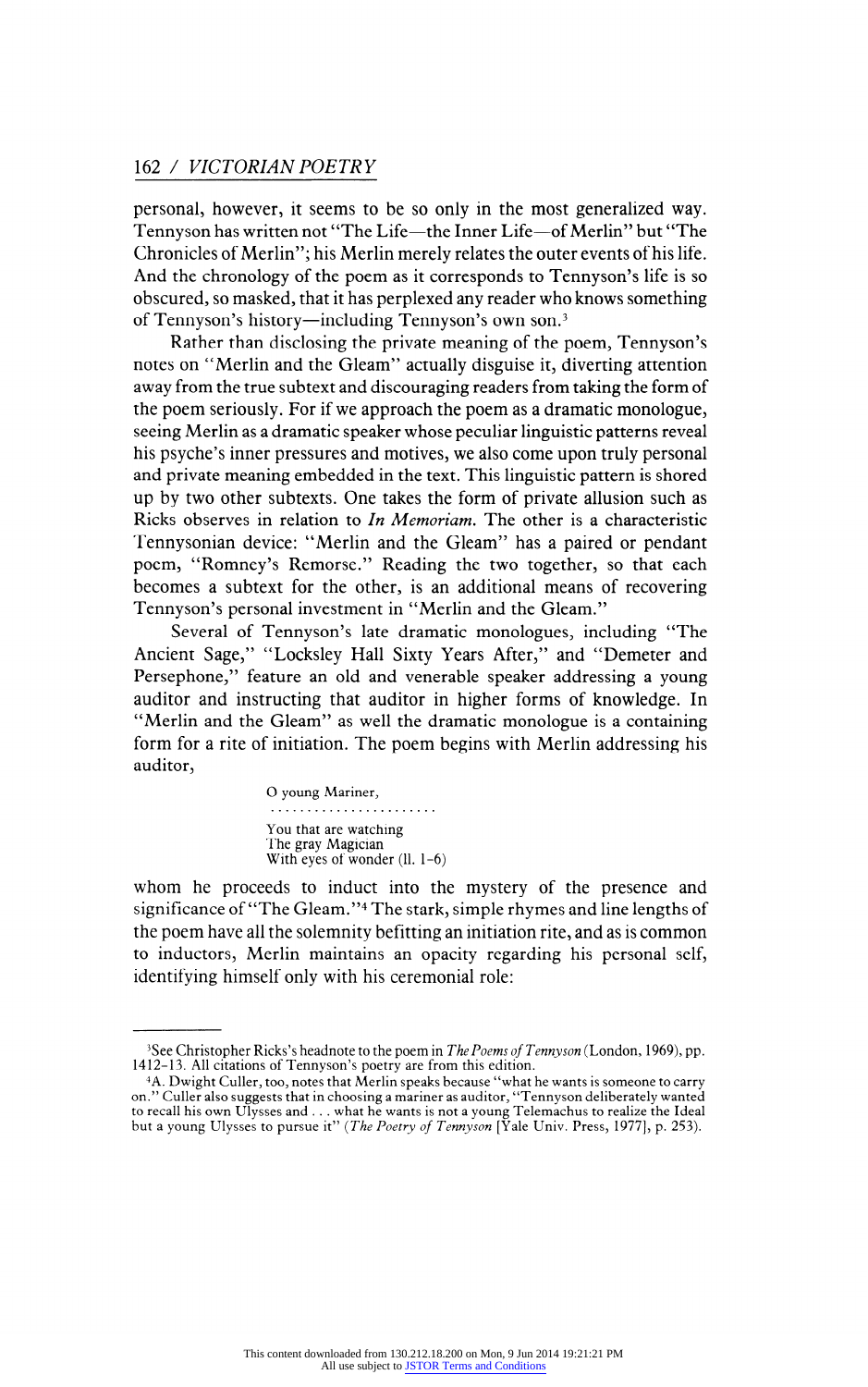**/ am Merlin, And / am dying, / am Merlin Who follow The Gleam. (11. 7-10)** 

**But we get a double initiation. In order to initiate his auditor, Merlin recounts his own initiation, his gradual internalization of the Gleam. In the first five stages of his life the Gleam was external to him, and Merlin was able to undertake only a passive role. The point is clear from the language of stanzas II-VI. In none of these stanzas does the word "I" appear; stanzas IV and V contain no personal pronoun at all, and the others use only "me," where Merlin is the recipient, not the agent, of action:** 

> **Mighty the Wizard Who found me at sunrise Sleeping, and woke me And learned me Magic! (st. 11,11. 11-14)**

**A barbarous people, Blind to the magic, And deaf to the melody, Snarled at and cursed me. (st. Ill, 11. 25-28)** 

**Then, with a melody Stronger and statelier, [the Gleam] Led me at length To the city and palace Of Arthur the king. (st. VI, 11. 62-66)** 

**This linguistic pattern is clearly deliberate. In the trial edition of the poem, Merlin's reaction to the "barbarous people / Blind to the Magic" appeared as follows:** 

> **A demon vext me, The light retreated, The landskip darkened, The melody deadened, I heard a whisper "Follow The Gleam." (11. 29-34)5**

**But Tennyson revised the passage to remove Merlin's agency and transfer it to the Master: "The Master whispered / 'Follow The Gleam' " (11. 33-34). Merlin's "Master" has the power of action, then, but above all it is the**  Gleam which is active, as it floats, flies, slides, and rests-on Arthur.

**That, of course, is the turning point. As soon as contact with Arthur is made, the Gleam is internalized, Merlin becomes an active agent, and the first "I" appears in his account of his personal history:** 

> **Clouds and darkness Closed upon Camelot;**

**<sup>5</sup>See Ricks's notes to the poem in The Poems of Tennyson, p. 1414.**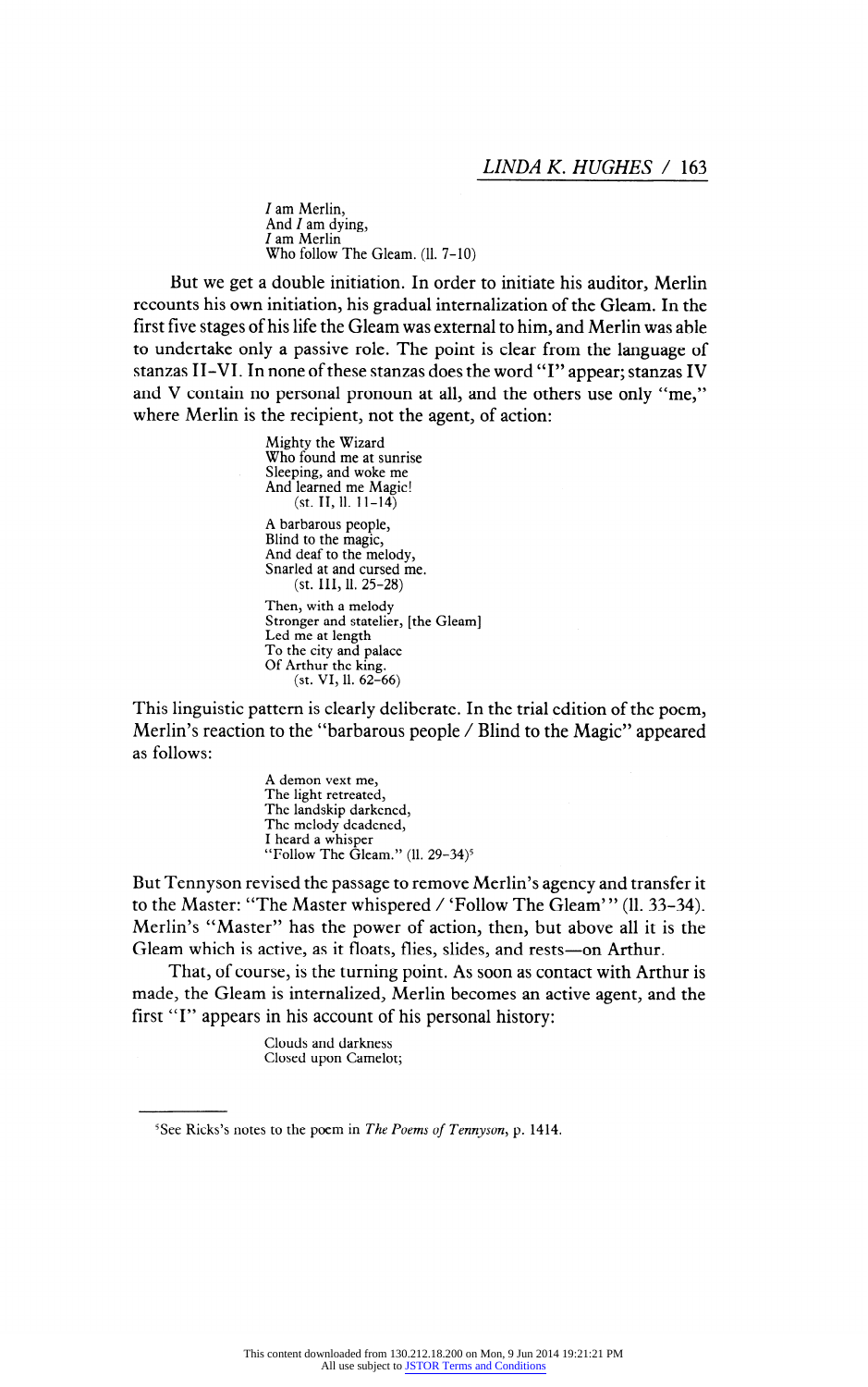**Arthur had vanished I knew not whither, The king who loved me, And cannot die. (11. 75-80)** 

**It is curious that this first "I" is simultaneous with the vanishing of Arthur, as if Arthur's disappearance were part of Merlin's assuming active poetic agency. This consorts well with the recurrent critical view that Arthur Hallam's death was, ironically, the greatest boon to Tennyson's developing poetic powers, though the fusion of Arthur's vanishing and Merlin's assumption of linguistic, hence poetic, agency can be seen as part of the extreme compression of the poem. What matters most, at all events, is that henceforward in the poem Merlin is that active agent, until, in the final stanza, he hands over his agency to the young mariner:** 

> **Old and weary, But eager to follow, I saw, whenever In passing it glanced The mortal hillock, Would break into blossom; And so to the land's Last limit I came. (11. 100-110) O young Mariner, Down to the haven, Call your companions, Launch your vessel, And crowd your canvas, And, ere it vanishes Over the margin, After it, follow it, Follow The Gleam. (11. 124-131)**

**The last subject of the verb is not "I" but the implied "you," as the young mariner, it is implied, assumes Merlin's legacy just as he had earlier assumed Arthur's and the Master's legacies. There is a sad poignancy in the structure of the poem; Merlin no sooner absorbs the Gleam than he approaches death. But there is also grace and dignity in the personal homage to Arthur Hallam conveyed in the correspondence Tennyson draws between the appearance of Arthur and Merlin's realization of the Gleam, homage embedded in a linguistic pattern so unobtrusive it functions as a subtext.** 

**The personal reverberations of the poem grow clearer, too, if we see what "The Gleam" signifies in one of Tennyson's sources, John Veitch's "Merlin," published only four months before Tennyson wrote "Merlin and the Gleam."6 In certain respects Veitch's Merlin has little to do with** 

<sup>&</sup>lt;sup>6</sup>See Ricks's headnote to the poem. Veitch's poem has been identified as a source by M. W.<br>Maccallum (*Tennyson's Idylls and Arthurian Story from the XVIth Century* [Glasgow, 1894])<br>and John Killham, "Tennyson and the Si

**<sup>5 (1958), 509.</sup> No direct evidence exists that Tennyson read Veitch. But as Maccallum remarks, "It is interesting to note, and is an indication of the interest of the subject, that in the same year**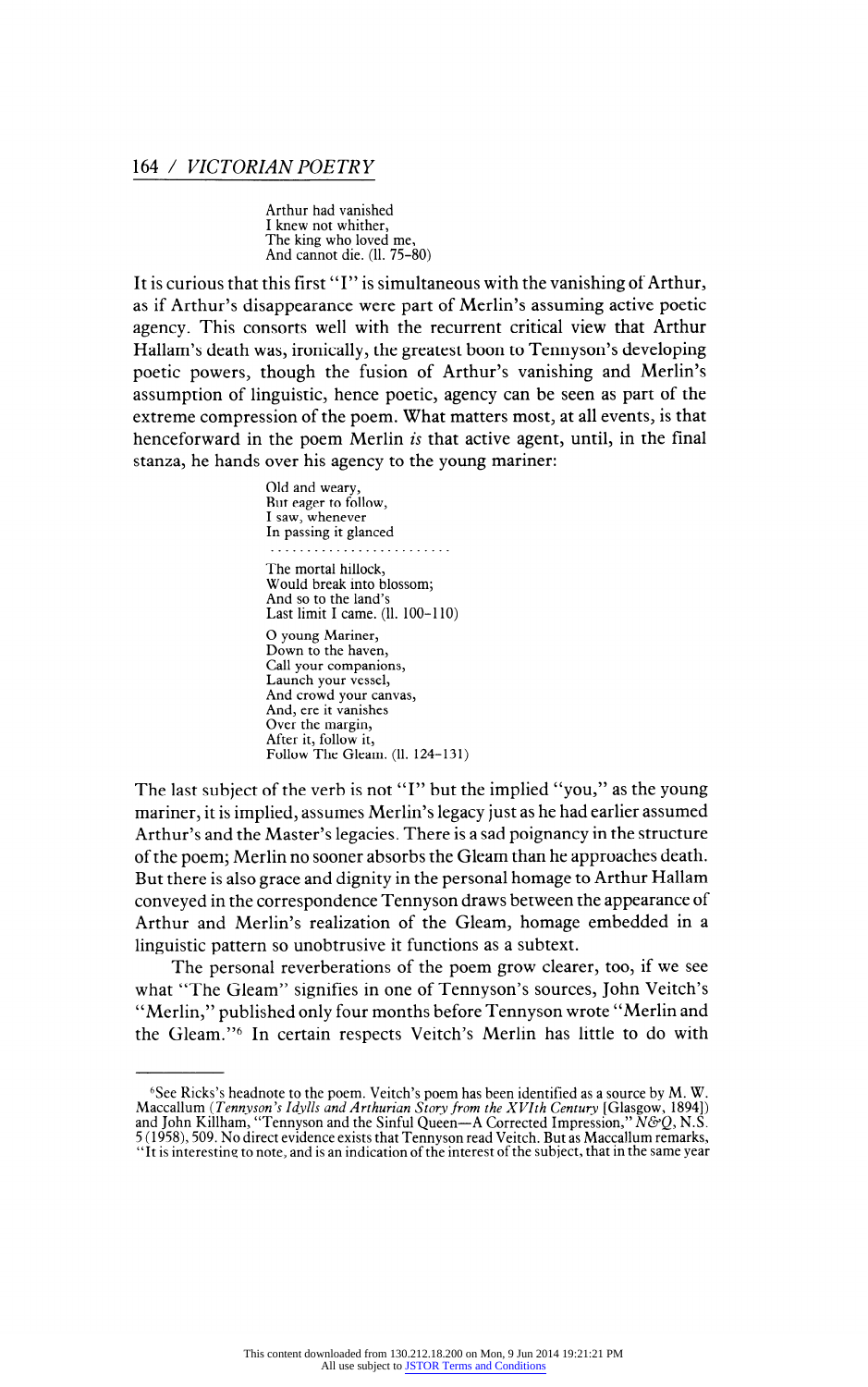**Tennyson's. As Veitch explains in his introductory note to the poem, his subject is Merlin Caledonius, distinct from the Myrdin Emrys whom Veitch**  links with Uther Pendragon and Arthur.<sup>7</sup> Veitch's Merlin, moreover, paces **a glen as the poem opens, despairing over the defeat of his people, the Cymri, and over the futility of his desire to have entire control over nature and man; at the end he is captured by herdsmen who want revenge for the tempests and plagues Merlin sent against them, and who drown him in the river Tweed.** 

**But Veitch's Merlin, like Tennyson's, is bard and prophet, and the poem, again like Tennyson's, is cast in quasi-dramatic form. Most important, "The Gleam" functions in significant and similar ways in both works. Veitch's "Gleam" is both a spirit in the noumenal sense and the actual ghost, or spirit, of Merlin's early love, called Hwimleian on earth before she died and became a gleam that appears "as a glint on the hill" (p. 26). Merlin speaks of her as** 

> **the Gleam amid the trees, Whereon the spring had spread the apple-bloom,**  Low by the river's side,—my Hwimleian,<br>Earth's paragon of movement and of grace, **The jewel of this heart.**  . . . . . . . . . . . . . . . **Ah me! the blossoms were untimely frayed, Ne'er golden autumn theirs, (p. 26)**

**Though dead to the earth, Hwimleian in the form of the Gleam can still sing to and be heard by Merlin, so that he exclaims, "She has conquered death, and calls from th' unseen / To me, dim groper after truth and power, / Yet missing bliss!" (p. 28). She reappears as Merlin dies, and he calls out to the Gleam:** 

> **thou, thou Alone art faithful unto passing death Of this poor feeble framework of the soul That fears the dread unknown and yearns for love, E'en in that future baffling all our ken. I am for ever consecrate to thee! (p. 34)**

**And when Merlin dies, only the voice of the Gleam is heard, which cries out,**  "Now we are one-one in our strength and love" (p. 35), joined forever "As **life on life evolves, infinite life, / Th' unwearied process of th' eternal years" (p. 36).** 

**One can merely hypothesize what Tennyson's response to the poem may have been. But the words of Veitch's dying Merlin and of the Gleam are** 

**in which [the Veitch poem] appeared, the author of the Idylls, turning from the versions he had hitherto employed, resorted to this variant for his final poem in connection with British legend" (p. 287).** 

**<sup>1</sup> Merlin and Other Poems (Edinburgh and London, 1889), pp. 4-5.**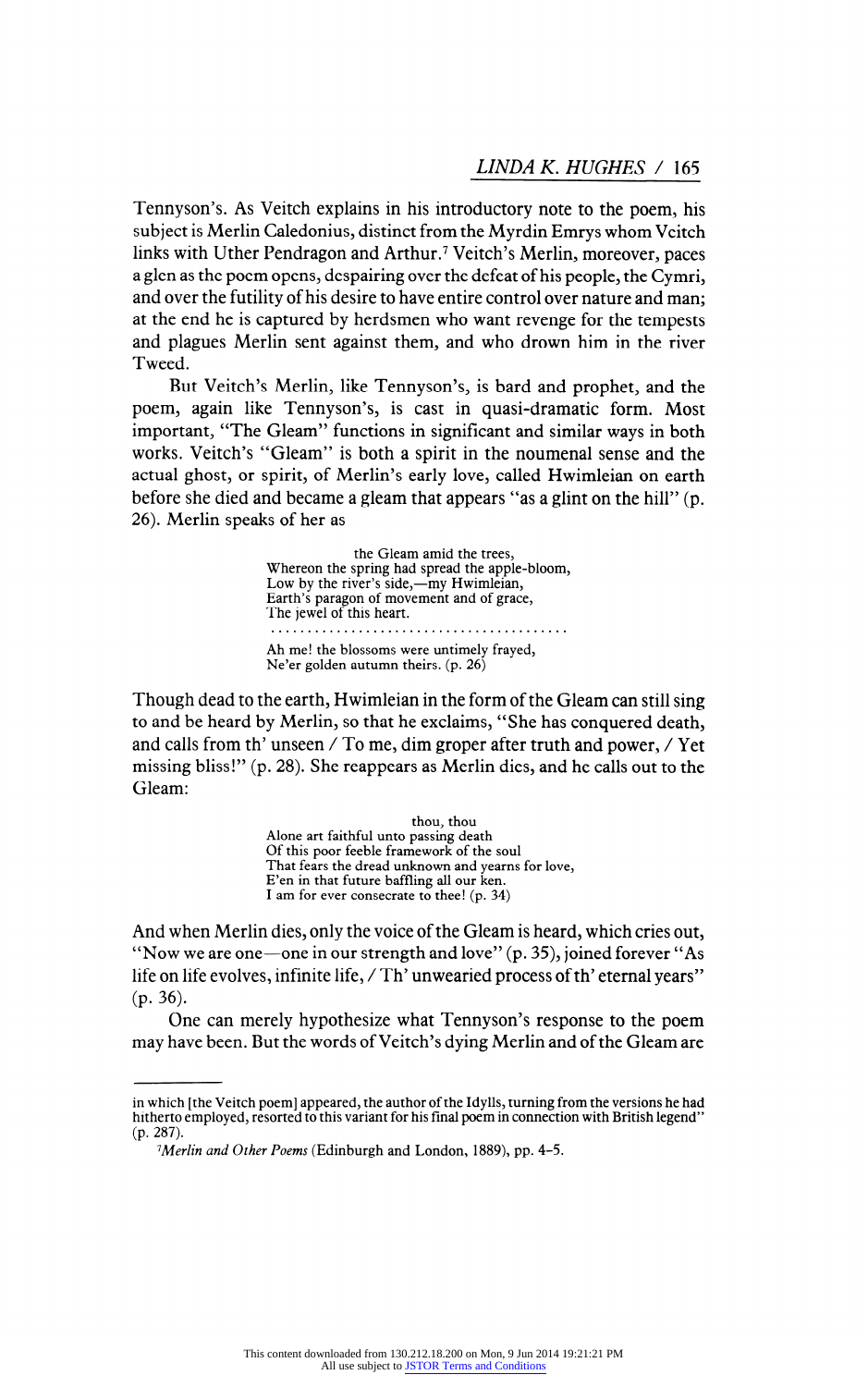**so close to the sentiments of In Memoriam8 that it is easy to imagine Tennyson's linking Arthur (and his death) to Merlin's internalizing the Gleam because the Gleam signified for Tennyson not only the imagination but also, as in Veitch's work, a love that transcends time and death and links kindred souls through all eternity. When, therefore, we examine the linguistic patterns of Merlin considered as a dramatic speaker, and uncover the subtext of Veitch's "Merlin," we also encounter the deeply personal expression that underlies a poem that at first seems personal only in a remarkably impersonal way.** 

**"Merlin and the Gleam" has a final subtext, one that illuminates less Tennyson's personal relation to Hallam than his insistence that art must be connected with love and a high spiritual ideal. "Romney's Remorse," another dramatic monologue, was apparently sparked, not by the painter George Romney, but by Edward FitzGerald, whose letters were published in July, 1889. There Tennyson would have read FitzGerald's response to the painter who left his wife because Joshua Reynolds asserted that marriage was incompatible with the ideals of Art, but who, dying, crawled back to the same wife and was nursed by her until his death. As FitzGerald said, "This quiet act of hers is worth all Romney's pictures ! even as a matter of Art, I am sure."9 Given Tennyson's hatred of "Art for Art's sake (instead of Art for**  Art-and-Man's sake)"-this last the title of one of Tennyson's unpublished epigrams-it is easy to understand his taking Romney for a subject. **Perhaps the very fact that these revelations about Romney's private life had been made public, as well as Tennyson's finding these revelations in FitzGerald's own posthumously published letters, also attracted Tennyson to the subject; for the most readily discernible personal lines in the monologue are those devoted to the "lies" that follow the death of any prominent artist, guilty or not guilty:** 

**And is it so that all are surely gone to Nirvana's shade, The formless state where nought is marked or known, No sense, no thought, pain, pleasure, or desire; Where comes not e'en a passing dream to stir**  The unconscious brain, or glint of memory **Accross the darkened past; but all is one Close folded in unconscious unity?** 

**What, then, this life of ours but pain and wreck! (pp. 16-17) 9Ricks, p. 1418; Tennyson affixed the relevant passage from the letters as a headnote to the poem.** 

**<sup>8</sup>Early in Veitch's poem, in fact, like the poet of In Memoriam (Section XL VII), Merlin fears that the dead lose all memory of earthly things and are reabsorbed into a general soul:**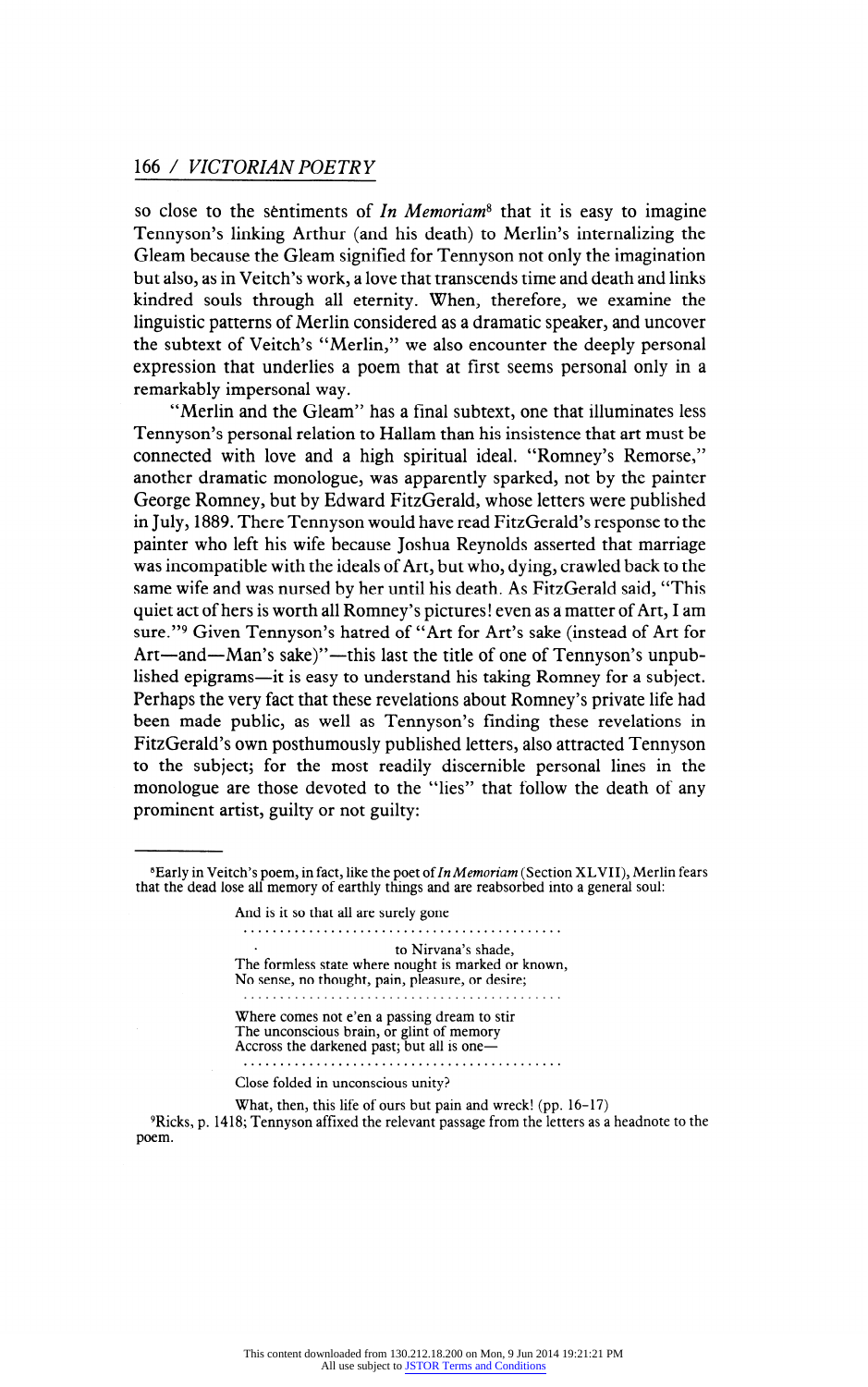**Then, in the loud world's bastard judgment-day, One truth will damn me with the mindless mob, Who feel no touch of my temptation, more Than all the myriad lies, that blacken round The corpse of every man that gains a name. (11. 114-118)** 

**Most commentators on Tennyson's work ignore "Romney's Remorse" entirely, and it is true that the poem falls below the level of Tennyson's best work. But the monologue gains in interest when we see that it is a companion piece to "Merlin and the Gleam," which "Romney's Remorse" immediately followed in Tennyson's manuscripts (Harvard Notebook 54) and in the published editions of his poems. Merlin, with the serenity of an old sage, initiates his auditor into a higher knowledge; Romney, having failed in the ideal of art, can only confess his failings. Thus, while in "Merlin and the Gleam" the speaker is clearly the hero of the poem, and the auditor an**  inductee, in "Romney's Remorse" the auditor-the wife-is the heroine of **the poem, and the speaker must learn what he has hitherto missed entirely.** 

**The difference between Merlin and Romney is that one has followed a true "Master"- the "Mighty . . . Wizard"- and that the other has followed a false one: "My curse upon the Master's apothegm, / That wife and children drag an Artist down!" (11. 36-37). Thus for Merlin art is an ennobling ideal, but for Romney it is a harlot: "This Art, that harlot-like / Seduced me from you, leaves me harlot-like, / Who love her still" (11. 1 10- 1 12). At this point we may recall the double identity of Merlin's Nimue as the "Gleam" or as the seductive harlot of "Merlin and Vivien." It is possible to see, then, Nimue as the operative conceptual link between "Merlin and the Gleam" and "Romney's Remorse," creating a glorified Merlin in one poem and a fallen Merlin in the other. Indeed, Tennyson would have found in Veitch's "Merlin" both the regenerate Merlin and the fallen Merlin, separated from his gleam; and the fallen Merlin sounds remarkably like Romney:** 

> **The outer seeming, not the truth itself,**  Has been my portion; husk, not fruit, was mine,-**The trick of art which awes, destroys, but builds Not for the world: when it hath passed, remain The waste of ashes, cowering dread, despair, The glare of power that briefly flames in space,**  Its whole reward—the dazzling snare whereby **The spirit of the world leads captive souls Whose trust is in their strength, divorced from love, And silent working, patient thought and faith,**  That move the springs of progress and of hope— **Not waited on by fame or noisy talk Of buzzing tongues, or clamour of the crowd, (p. 29)**

#### **Just so Romney confesses to Mary:**

**To you my days have been a life-long lie, Grafted on half a truth; and though you say "Take comfort you have won the Painter's fame," The best in me that sees the worst in me,**